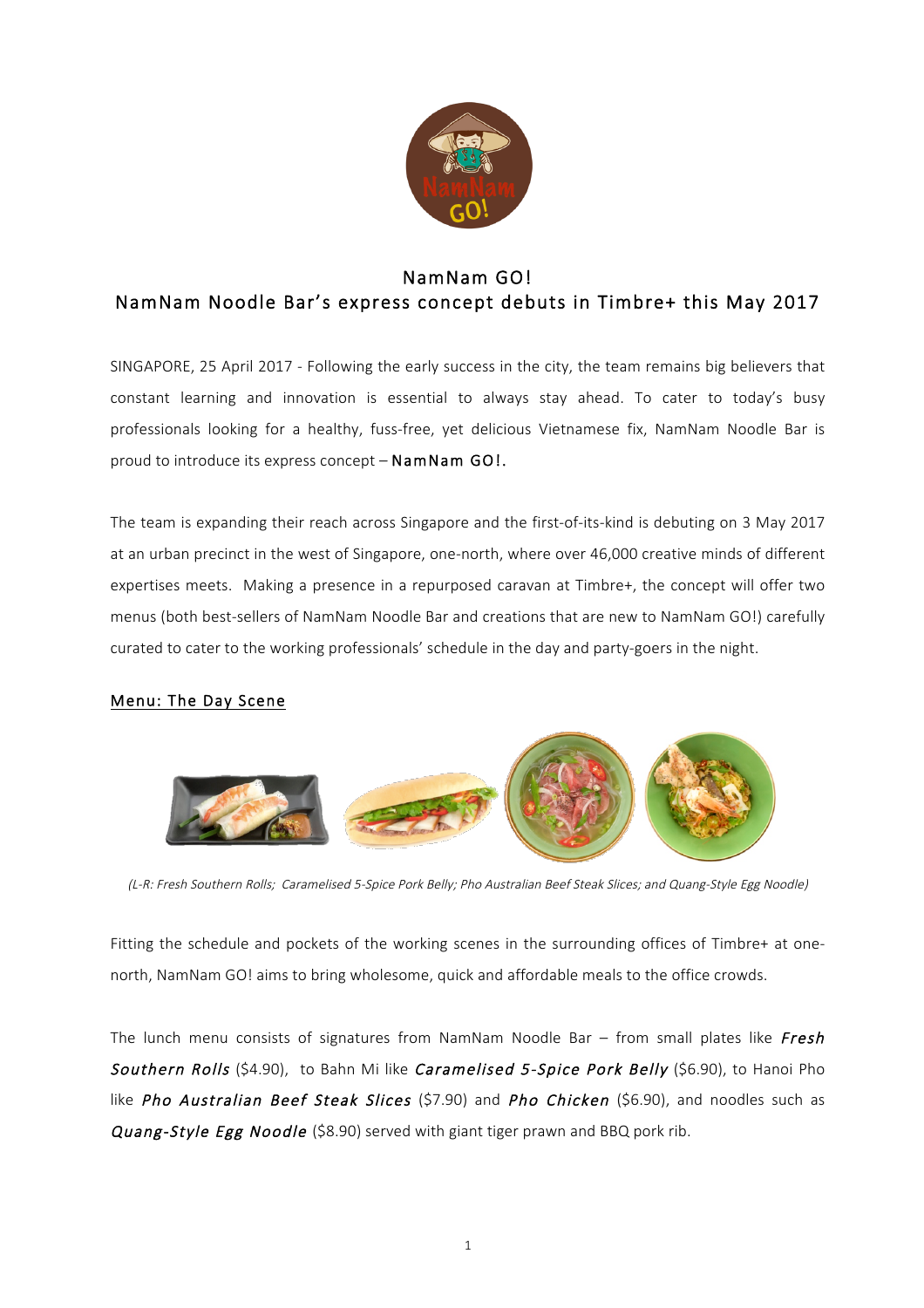#### Menu: The Night Scene



(L-R: Crispy Fried Squid with Sriracha Mayonnaise; Braised Pork & Egg; Hanoi Fried Tilapia Fillet with Galangal, Tumeric, Dill, with Vermicelli; and Shaking Beef)

Come night fall, it is time to unwind and dine at a leisure pace with live entertainments at Timbre+! The menu changes with the pace and NamNam GO! introduces Vietnamese street eats with a modern twist.

Great for sharing and a party of friends, small plates in the dinner menu consists of Tangy Mango & Guava Salad, Prawns, Pork, Assorted Crackers (\$6.90), Bahn Bao Buns (\$6.90) served with caramelised pork, egg, cucumber and scallion, Crispy Fried Squid with Sriracha Mayonnaise (\$5.90), and more.

With the twilight, staples are not just about phos and bahn mis anymore – the concept introduces Vietnamese fragrant rice and other noodles. With Vietnam's traditional combination of caramel flavours and pork, fans of the grains would find the mouth-watering **Braised Pork & Egg** (\$9.90) and Caramelized Pork Ribs (\$9.90) the ideal claypots with their fragrant white rice. Noodles lovers will find great comfort in these two classic dishes  $-$  Hanoi Fried Tilapia Fillet with Galangal, Tumeric, Dill, with Vermicelli (\$8.90) and Pork Two Ways with Vermicelli and Mekong Prawn Roll (\$8.90).

Shake it off with one other widely popular Vietnamese creation gone modern  $-$  Shaking Beef, Pepper Hoisin Sauce (\$11.80). "Shaken" to sear the meat in the wok, this dish is served with crispy thick cut fries.